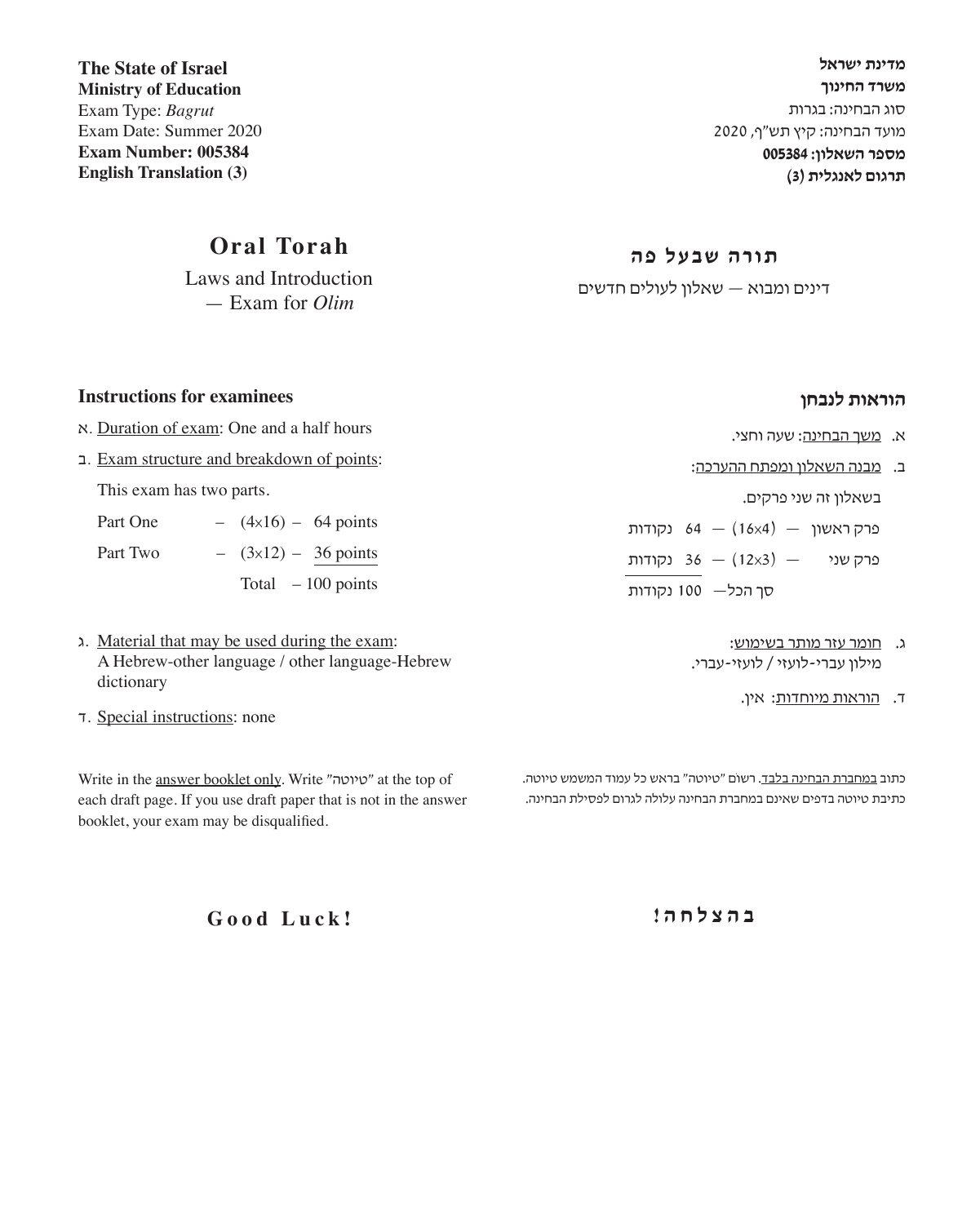# **Questions**

## **Part One** (64 points)

Answer four of the questions 1- 5 (each question – 16 points).

- 1. Introduction to the Oral Torah [פובוא לתורה שבעל פה]
	- **א.** During the period of the Zugot ("pairs") two sages headed the Jewish people. What was the function of <u>each</u> of these sages? (5 points)
	- **ב.) 1 (**What was the principal work carried out by the Amoraim [אמוראים?[
- **(2)** The Babylonian Talmud was accepted in all parts of the Jewish Diaspora whereas the Jerusalem Talmud was little studied. Give <u>one</u> reason for this fact. (8 points)
	- **ג.** The Rema [הרמ"א] authored the work *Hamapa* ("The Tablecloth") ["המפה"]. What is the content of this work? (3 points)

#### **2.** Laws of *Kashrut* [כשרות הלכות[

- **א.) 1 (**Give one difference between "standard" *kashrut* ["רגילה כשרות ["and "high-grade" .["כשרות מהודרת"] *kashrut*
- **(2)** When ordering food in a restaurant you should make sure that the restaurant has a *kashrut* certificate. However, when buying a bottle of drink in a store you should make sure that the bottle bears a stamp of *kashrut*. Explain the reason for this difference. (8 points)
	- **ב.) 1 (**Explain the *halachic* rule of "a single witness is trustworthy regarding prohibitions" .["עד אחד נאמן באיסורים"]
	- **(2)** On the basis of this rule, we can rely on a *kashrut* certificate. Explain this statement. (8 points)

### [תפילות] Prayers **3.**

- **x.** Why did the Sages establish a fixed formula of prayer? Give two reasons. (8 points)
- **z.** Why is it preferable to pray in a public quorum rather than privately? Give two reasons.

(8 points)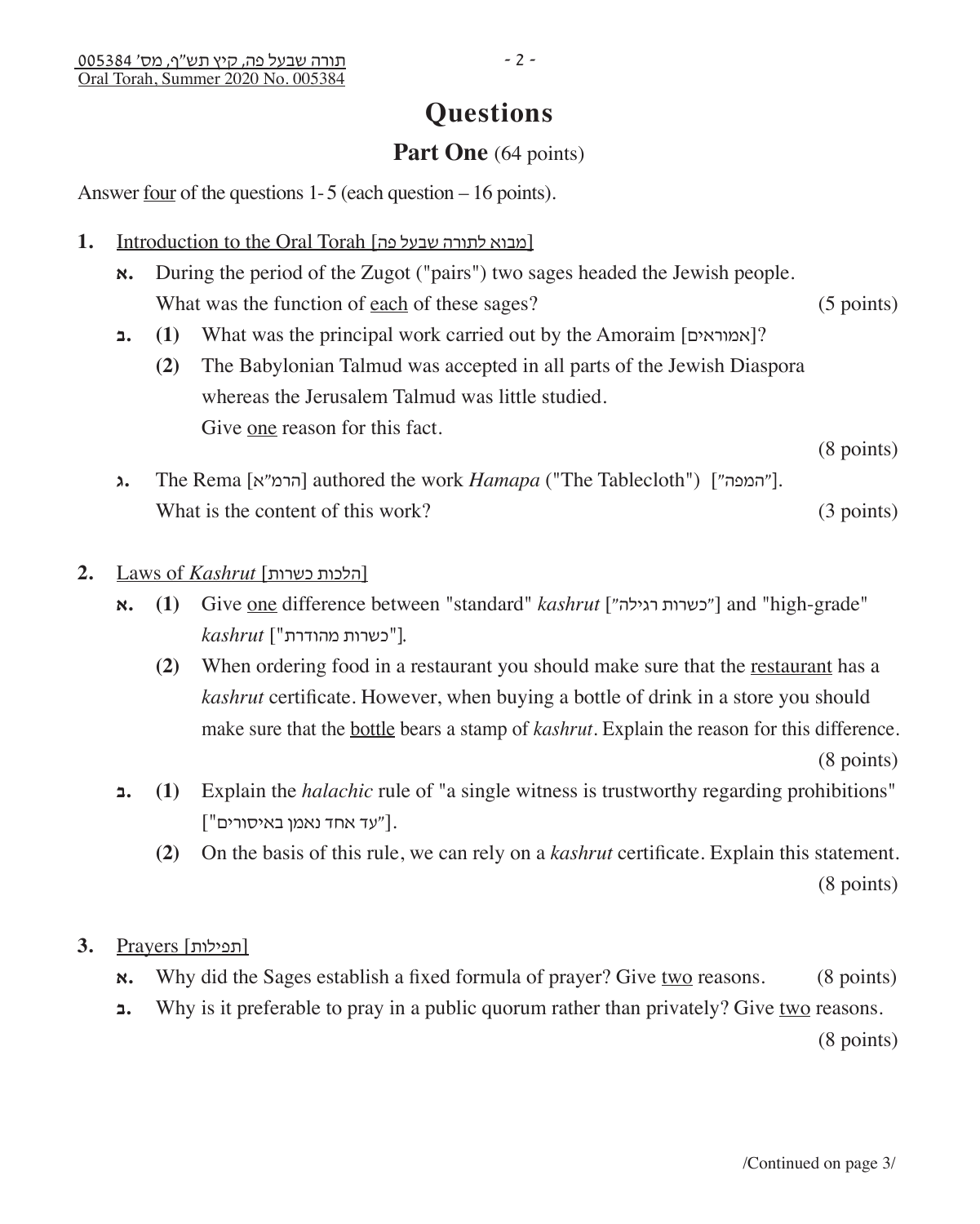- **א. What is an** *av melacha* ["אב מלאכה"], and what is a *tolada* ["תולדה"] ? (6 points)
- **ב.** The 39 categories of work [המלאכה אבות ט''ל [are generally divided into several groups. List two of these groups, and name one type of work [מלאכה] that belongs to each of the groups you listed.(6 points)
- **ג.** It is forbidden to operate an electric appliance on Shabbat, even though it entails no effort, yet it is permissible to spend the whole of Shabbat hauling a chair around, even though this does entail effort. Explain the difference in law between these two cases. (4 points)
- [מועדים חג הפסח] Pesach Festivals **5.**
	- **א.** Before Pesach we can make pots and pans *kosher* for Pesach even though they were used throughout the year with *hametz* food.
		- **(1)** Explain what *hagala* [הגעלה [is, and list what types of dishes can be *koshered* by *hagala*.
		- **(2)** Explain what *libun* [ליבון [is, and list what types of dishes can be *koshered* by *libun*.

(8 points)

**ב.** Telling the story of the exodus from Egypt on the first night of Pesach (הסדר ליל (is a commandment given in the Written Torah [כוצווה מן התורה]. List <u>two</u> purposes of this commandment. (8 points)